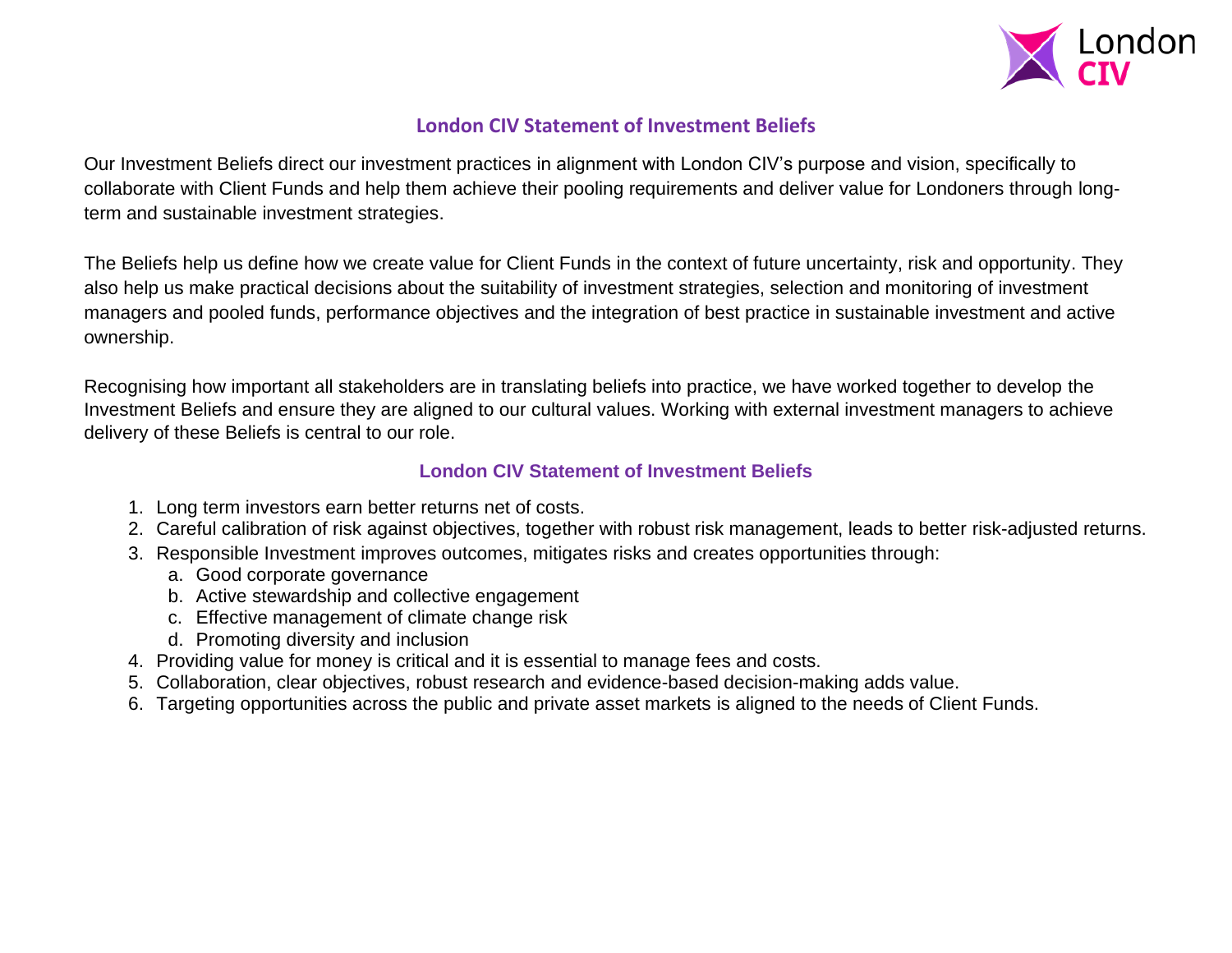

## **Detailed Statement of Investment Beliefs**

In order to ensure our internal stakeholders apply our Investment Beliefs, we provide detail on how we action them in practice. We work with investment managers to ensure that these Beliefs are translated into action.

| <b>Belief</b>                                                                                                                                     | <b>Details</b>                                                                                                                                                                                                                                                                                                                                                                                                        | <b>In Practice</b>                                                                                                                                                                                                                                                                                                                                                                                                                                                                                                           |
|---------------------------------------------------------------------------------------------------------------------------------------------------|-----------------------------------------------------------------------------------------------------------------------------------------------------------------------------------------------------------------------------------------------------------------------------------------------------------------------------------------------------------------------------------------------------------------------|------------------------------------------------------------------------------------------------------------------------------------------------------------------------------------------------------------------------------------------------------------------------------------------------------------------------------------------------------------------------------------------------------------------------------------------------------------------------------------------------------------------------------|
| 1.Long term<br>investors earn better<br>returns net of costs                                                                                      | We believe investing with a long-term perspective<br>helps us to capitalize on market inefficiencies and<br>mitigate the impact of volatility and trading costs to<br>deliver better returns.                                                                                                                                                                                                                         | We implement strategies that invest in productive<br>assets, contributing to economic growth,<br>employment and improved ESG outcomes. We apply<br>long-term thinking to the decision-making process<br>and expect external managers to do the same. This<br>does not prohibit tactical decision making or<br>products with more regular trading if this provides<br>long-term benefits.                                                                                                                                     |
| 2. Careful calibration<br>of risk against<br>objectives, together<br>with robust risk<br>management, leads<br>to better risk-<br>adjusted returns | We believe that markets can be inefficient, creating<br>opportunities to deliver alpha net of costs. Risk<br>should be commensurate to return expectations<br>and should be considered in absolute, and in the<br>case of actively managed mandates, relative terms.<br>Strong management is essential to ensure that the<br>risk profile of funds remains consistent with<br>objectives and aligned to expectations. | Risk management is integral to all stages of the<br>investment lifecycle. We design funds to help Client<br>Funds capture opportunities in a risk-controlled way.<br>We select investment managers using a consistent<br>process which includes analysis of the manager's skill<br>in assessing and managing financial and non-financial<br>risks. We ensure that funds adhere to agreed<br>guidelines on a daily basis and we conduct formal<br>review meetings every quarter, and more often<br>when concerns are flagged. |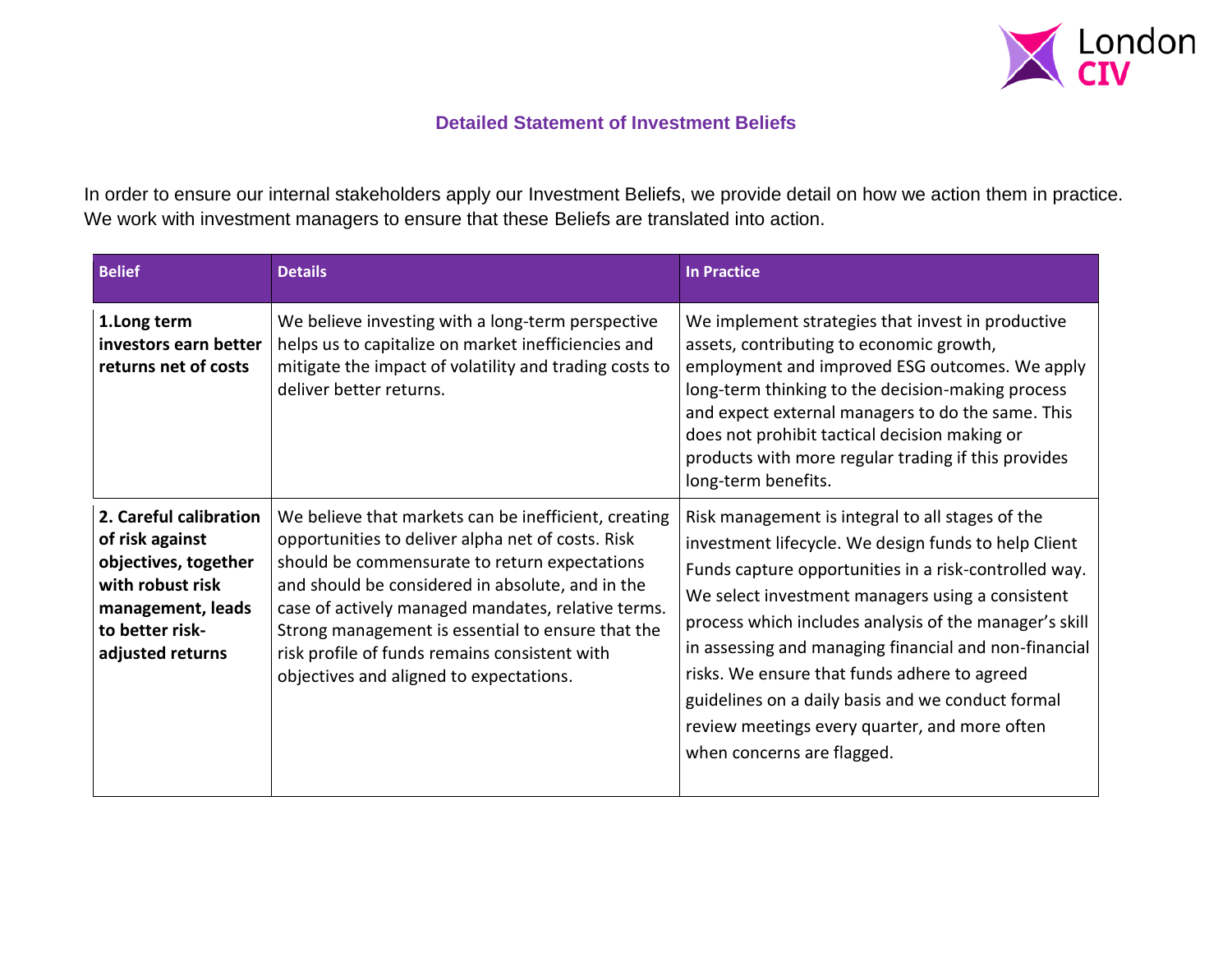

| 3. Responsible<br><b>Investment improves</b><br>outcomes, mitigates<br>risks and creates<br>opportunities | Being a responsible investor is a moral imperative<br>and economic necessity which is part of our<br>fiduciary duty. Responsible investment is about the<br>consideration of all material financial,<br>environmental, social and governance (ESG) factors<br>to support long-term growth. | We integrate responsible investment into every<br>stage of the investment process. We maintain high<br>expectations of companies and fund managers and<br>request defined policies on matters relating to<br>climate-related risks, diversity and inclusion and<br>other ESG factors.                                                                                                                                                                                                                                                   |
|-----------------------------------------------------------------------------------------------------------|--------------------------------------------------------------------------------------------------------------------------------------------------------------------------------------------------------------------------------------------------------------------------------------------|-----------------------------------------------------------------------------------------------------------------------------------------------------------------------------------------------------------------------------------------------------------------------------------------------------------------------------------------------------------------------------------------------------------------------------------------------------------------------------------------------------------------------------------------|
| 3a. Good corporate<br>governance                                                                          | We believe that investee companies and asset<br>managers with robust governance structures should<br>be better positioned to handle the effects of shocks<br>and stresses of future events. If issues arise, we<br>adopt a stewardship approach to generate a<br>greater positive impact.  | Governance is assessed throughout the investment<br>process. We set out clear criteria in our manager<br>selection and monitoring process. We keep abreast<br>of news and governance issues, and exercise our<br>stewardship rights to ensure good governance is<br>maintained by investee companies and managers.<br>We adopt best practice collective governance with<br>appropriate oversight, prioritisation, delegation and<br>accountability and we expect the same of our<br>investee companies, consultants and asset managers. |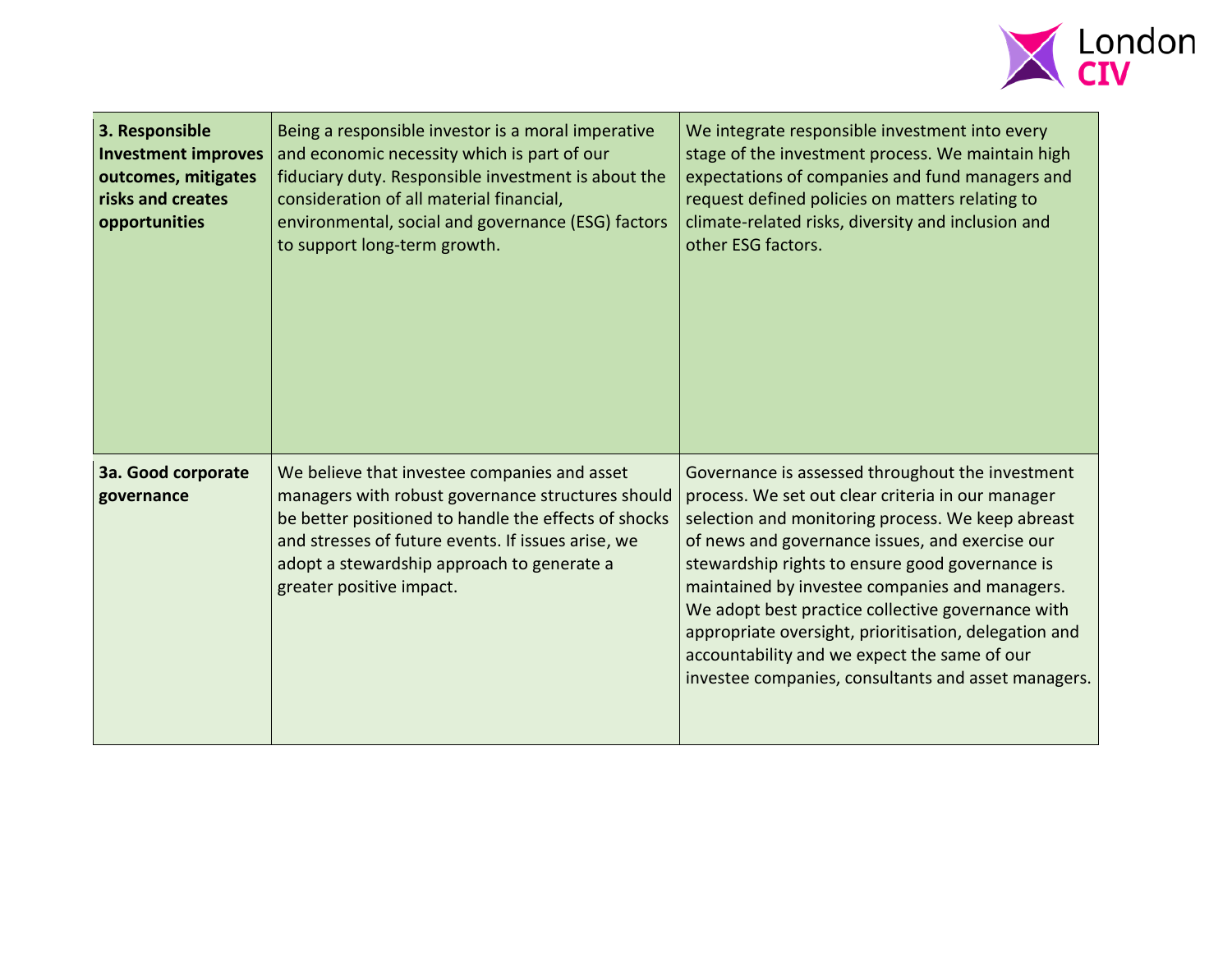

| 3b. Active<br>stewardship and<br>collective<br>engagement | We believe that proactive engagement with<br>investment managers and companies will enable<br>better outcomes and deliver impact where it is<br>needed for our wider stakeholders. We value the<br>opportunity to influence companies and have a<br>positive impact not only on the world around us but<br>on the value of our funds.                | Recognising the opportunity to deliver impact and<br>improved outcomes, we consider proactive<br>engagement at every stage of the investment value<br>chain across all environmental, social and<br>governance themes. We use this approach to<br>mitigate systemic risk through widespread<br>stewardship, thought leadership, company<br>engagement and industry participation.                                                                                                                                                                                                                                                                      |
|-----------------------------------------------------------|------------------------------------------------------------------------------------------------------------------------------------------------------------------------------------------------------------------------------------------------------------------------------------------------------------------------------------------------------|--------------------------------------------------------------------------------------------------------------------------------------------------------------------------------------------------------------------------------------------------------------------------------------------------------------------------------------------------------------------------------------------------------------------------------------------------------------------------------------------------------------------------------------------------------------------------------------------------------------------------------------------------------|
| 3c. Effective<br>management of<br>climate change risk     | We believe financial markets could be materially<br>impacted by climate change through the response<br>of policymakers and increasing physical risks.<br>Responsible investors should proactively manage<br>this risk factor through measurement and<br>management of climate related financial disclosures<br>which are forward looking and robust. | Climate change risk is integrated into the design,<br>selection, and management of investments. We are<br>committed to becoming a net-zero entity by 2040<br>and a net-zero company across operational and<br>supply chain emissions by 2025. We quantify and<br>disclose the risk of climate change exposure<br>associated with our funds. We mitigate risk through<br>our stewardship activities, using partnerships with<br>like-minded investors. We support adherence to the<br>Paris agreement and recognise the efforts of<br>investees that seek continual improvement and set<br>ambitious targets in a science-based and data driven<br>way. |
| 3d. Promoting<br>diversity and<br>inclusion               | There is clear evidence showing that decision-<br>making and performance are improved when<br>company boards and investment teams are<br>composed of diverse individuals. We believe<br>companies and asset managers will improve<br>outcomes by championing diversity in people and<br>skill sets.                                                  | We recognise that our opportunity in diversity is<br>strongest when we consider our influence on fund<br>management and the materiality of our funds. Yet<br>we prefer to lead by example and recognise the<br>value of diversity within our organisation as well and<br>the opportunity to strive for continual improvement<br>alongside our fund managers and investees.                                                                                                                                                                                                                                                                             |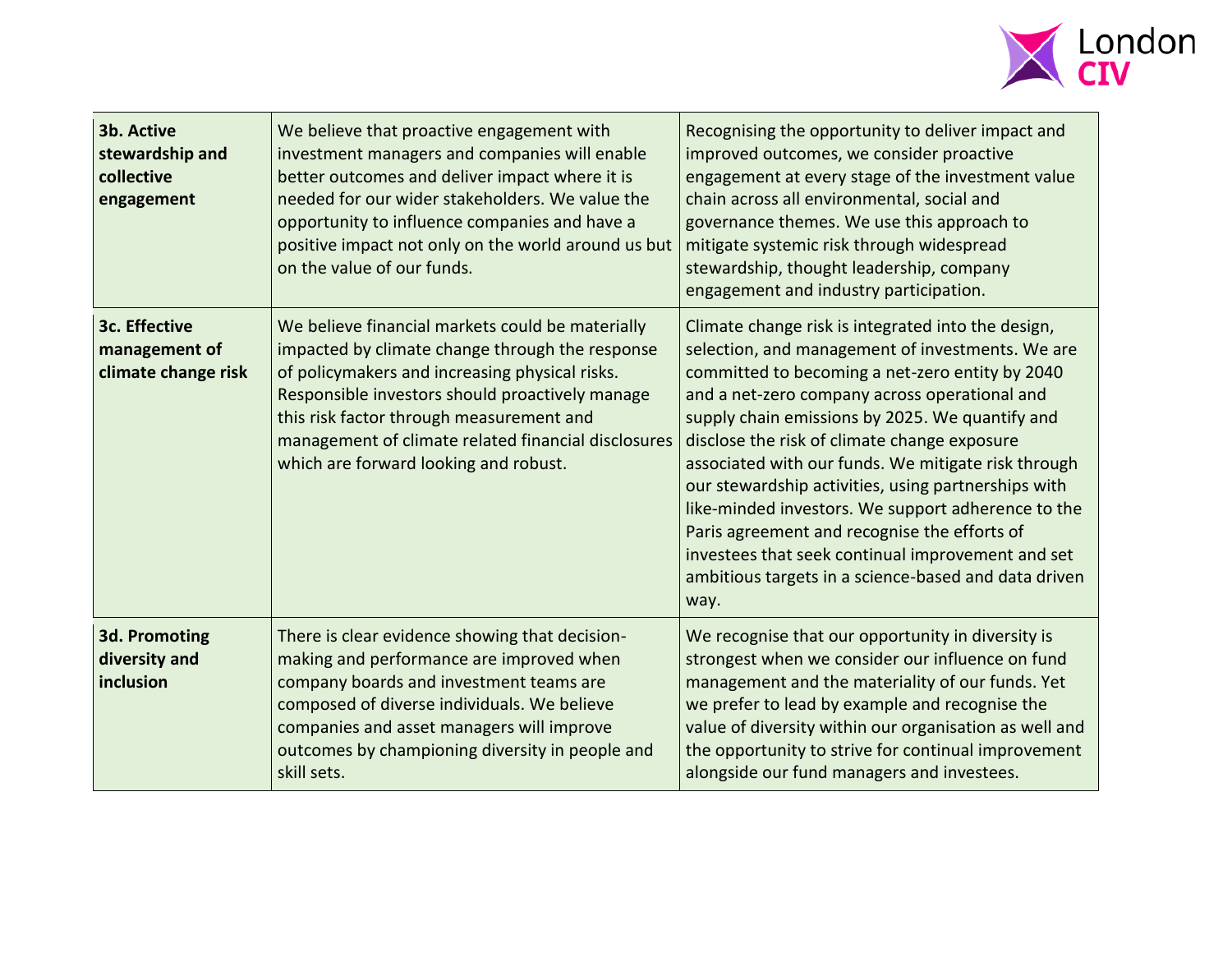

| 4. Providing value for<br>money is critical and it<br>is essential to manage<br>fees and costs.                  | We believe that we have a duty to manage costs in<br>the interests of our Clients Funds and their<br>beneficiaries. Fees and remuneration should be<br>aligned with the long-term interests of our clients.                                                                                                                                                                                                                                                                                                                                                                                                                                   | We seek to gain leverage from our collective status<br>to reduce fees and other costs. We use the Cost<br>Transparency Initiative ("CTI") templates to ensure<br>we measure and manage full investment costs to the<br>benefit of all our Investors. We are committed to<br>continuous improvement in preparing Assessment of<br>Value reports for Client Funds. The performance of<br>investments and managers should be assessed net of<br>fees and other costs. We are prepared to pay for<br>active management and other services when we<br>believe that the costs incurred are likely to be<br>justified by the benefits. |
|------------------------------------------------------------------------------------------------------------------|-----------------------------------------------------------------------------------------------------------------------------------------------------------------------------------------------------------------------------------------------------------------------------------------------------------------------------------------------------------------------------------------------------------------------------------------------------------------------------------------------------------------------------------------------------------------------------------------------------------------------------------------------|---------------------------------------------------------------------------------------------------------------------------------------------------------------------------------------------------------------------------------------------------------------------------------------------------------------------------------------------------------------------------------------------------------------------------------------------------------------------------------------------------------------------------------------------------------------------------------------------------------------------------------|
| 5. Collaboration,<br>clear objectives,<br>robust research and<br>evidence-based<br>decision-making<br>adds value | Collaboration with Client Funds and other<br>stakeholders is integral to our purpose and vision.<br>We value opportunities presented by industry<br>collaboration and specifically the pooling of assets<br>to manage costs and create efficiencies. Clear<br>objectives, appropriate decision making and robust<br>governance are necessary enablers for superior<br>performance. Appropriate skills and knowledge<br>(built through investing in people and resources)<br>are critical. We believe that an evidence-based<br>approach to selecting strategies and investment<br>managers yields better results with greater<br>consistency. | We work in partnership with Client Funds, other<br>pools and external managers to create cost effective,<br>leading solutions. We make decisions based on<br>rigorous analysis conducted using a collaborative<br>approach. Processes are underpinned by transparent<br>policies and a clear governance framework. We apply<br>a research-based approach to investment:<br>continually learning from peers, academic research<br>and other investment professionals. We promote<br>continual development and invest in the LCIV staff to<br>ensure they are well equipped to make critical<br>decisions.                        |